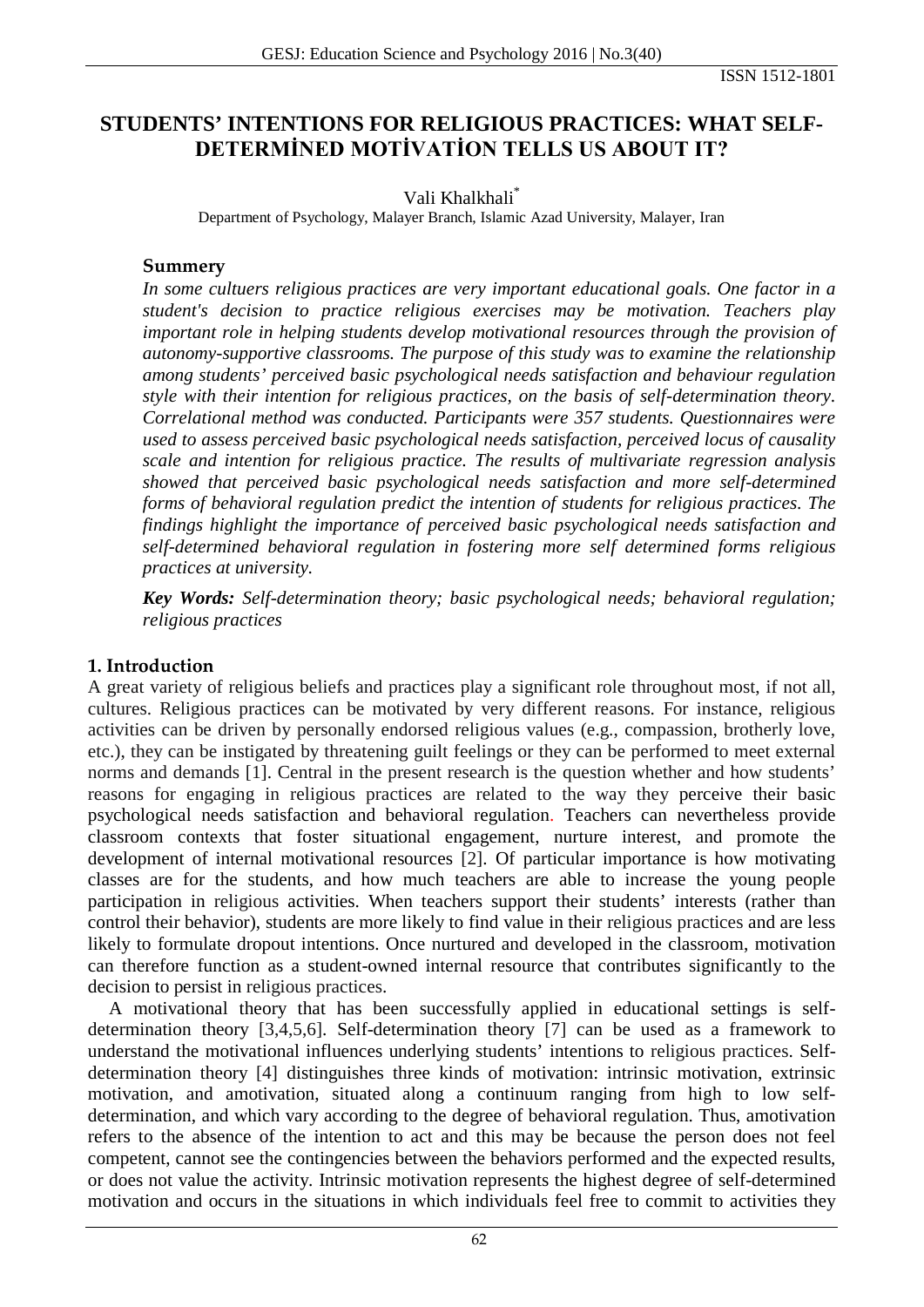find interesting and/or fun and that offer them the chance to learn. Lastly, extrinsic motivation, in contrast, takes place when people carry out a task because they value the results associated with it (e.g., public acknowledgement, extrinsic rewards) more than the activity itself. However, within extrinsic motivation there is a continuum. Self-determination theory [3, 8] distinguishes four types of extrinsic reasons for engaging in (religious) activities as a function of the degree in which they are internalized.External regulation is when the behavior is controlled by external conditionalities (e.g., "I do religious practices because I am forced to"). Introjected regulation is when the external conditionalities have been internalized to some extent, (e.g., "I do religious practices because I would feel guilty otherwise"). Identified regulation is when the outcomes of the behavior are consciously valued by the individual (e.g., "I do religious practices because I value the religien"). Integrated regulation is when the outcomes of the behavior are fully congruent with the individuals' other values (e.g., "I do religious practices because it is part of who I am"). External and introjected regulations are relatively controlled forms of regulation, whereas identified, integrated, and intrinsic regulation are relatively autonomous forms of regulation [7].

According to the SDT [8], the transformation of external regulation into self-determined forms of regulation, as well as the stability of self-determined (intrinsic) motivation depends on three aspects: The satisfaction of the basic, innate psychological needs for support of autonomy, support of competence, and social support. SDT proposes that human beings have innate psychological needs for autonomy, competence and relatedness. People are more likely to be intrinsically motivated, doing an activity simply for the enjoyment they derive from it, when they can freely choose to pursue an activity (autonomy/choice), when they master the activity (competence) and when they feel connected and supported by significant people, such as a manager, a parent, a teacher or teammates (relatedness). Yet, the significance of the three basic needs for the explanation of action and experience can vary depending on the situation and the cultural context. Intrapersonal and interpersonal contexts that support the satisfaction of these needs will promote a person's enjoyment of activities and the autonomous self-regulation of behaviors [4].

When students have autonomy supportive teachers [9,10] or when students perceive their teachers to be relatively autonomy supportive [11,5], students report relatively high levels of selfdetermination, competence and valuing of school [6]. The more the regulation of an activity is internalized, the more the activity will be enacted in a psychologically free and volitional manner [7]. Enacting an activity for well-internalized or autonomous reasons has been found to predict a variety of positive outcomes, including physical and psychological well-being [e.g., 12, 13], effective performance [e.g., 14] and behavioral persistence [e.g., 6,14]. In contrast, enacting an activity for externally or internally controlled reasons has been found to predict impaired functioning and ill-being [see 7 for reviews].

According to the theory of planned behavior [15], people's overt statement of intention is the strongest predictor of behavior. Hagger, Chatzisarantis, Culverhouse, & Biddle [16] proposed that intention summarized a person's general affective and cognitive orientation towards the behavior (attitude), the perceived pressure placed on them by significant others to participate in the target behavior (subjective norm), and their competence-related evaluation of their faculties and capacities towards the behavior (perceived behavioral control). As such, more self-determined forms of behavioral regulations (which effect more positive consequences or adaptive outcomes) are more likely to enhance stronger intentions from a person.

A few SDT-based studies have been conducted in the domain of religious behaviors as well. A subsequent study by Ryan, Rigby, and King [17] focused on introjected and identified regulation, thereby showing that an introjected regulation was positively related to ill-being, as indexed by anxiety, depression, and somatic complaints, and negatively predicted well-being, as indexed by self-esteem, identity integration and self-actualisation, whereas the opposite pattern of results emerged for identified religiosity. Furthermore, identified regulation was found to yield positive effects on behavioral outcomes, such as church-attendance and the amount of financial donation to churches [18]. In a study among Jewish individuals, Assor et al. [19] report positive relations between an internalized regulation and the performance of typical jewish-orthodox practices, such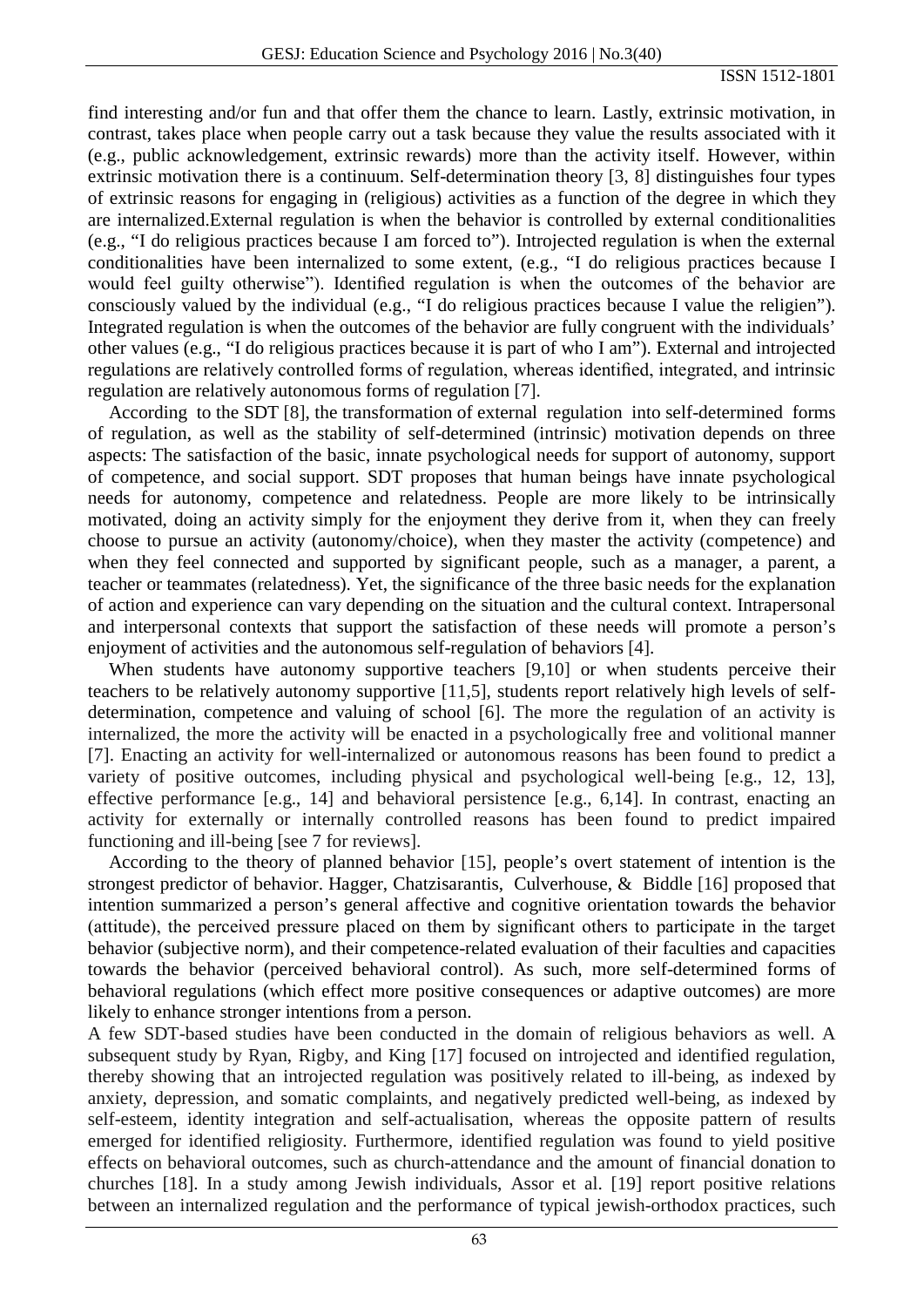as keeping the sabbath and keeping kosher. In short, these studies suggest that a more internalized regulation of religious practices has a significant positive effect on domain-relevant behaviors and general psychological well-being. Neyrinck, et al., [1] In a study among Belgian sample of active believers shown that the internalization of one's reasons for performing religious behaviors was positively associated with an open, symbolic interpretation of religious belief contents and a stronger adherence to Christian beliefs. Moreover, internalization was also positively related to general well-being and frequency of prayer but unrelated to church attendance.

These results show that the students' self-determination for religious practices is associated with positive outcomes. So the examination of Iranian university students' self-determination (as a religiues country) in classroom and its relation with their intention for religious practices it is of great interest. The purpose of this study was to examine the relationship among students' perceived basic psychological needs satisfaction and behaviour regulation style with their intention for religious practices. Based on the SDT framework, we hypothesized that: a) Perceived basic psychological needs will predict intentions for religious practices, b) Intention will be positively predicted by intrinsic motivation and identified regulation while negatively predicted by external regulation and amotivation.

## **2. Method**

## *2.1. Participants*

As perceived basic psychological needs satisfaction and behaviour regulation style were used to predict students' intention for religious practices, a correlational research used. The initial student sample contained 382 Iranian collage students. Students who did not complete the entire questionnaire were excluded from the analyses. Hence, all analyses were based on a final sample of 357 students (age:  $M = 21.15$ ,  $SD = 1.9$ , range =19–25 years).

#### *2.2. Measures*

Firstly, all measures were translated into Persian language and Cronbach's alpha coefficients were calculated to assess their internal reliability. Finally, in the last part of the questionnaire, participants were asked to indicate their age, student identification number, gender, and date of birth.

*Perceived basic psychological needs satisfaction.* Firstly, measure was translated into Persian and Cronbach's alpha coefficient was calculated to assess its internal reliability. Students were asked to report the degree of satisfaction of their three psychological needs at school by responding to items. We measured satisfaction of autonomy using six items previously employed by Standage et al. [20] that followed the stem "When I am at school\_\_\_\_." An example item is, "I can decide what activities I want to practice." We measured competence at school using the five items that comprise the perceived competence subscale of the Intrinsic Motivation Inventory [21], adapted to the religious practices. An example item is, "I am pretty skilled in religious practices." We measured relatedness using five items from the acceptance subscale of the Need for Relatedness Scale [4]. These five items were modified to reflect the religious practices. An example item is "In this school I feel supported." All responses were indicated on a 7-point Likert scale ranging from strongly disagree (1) to strongly agree (7). The three subscales have demonstrated acceptable internal reliability in previous studies [20]. In the present study the Cronbach's alpha coefficients were  $\alpha$  = .73 (autonomy),  $\alpha$  = .79 (competence), and  $\alpha$  = .81 (relatedness).

*Behavioral regulations.* Students reported their motivational regulations using Perceived Locus of Causality scale (PLOC), a questionnaire developed by Goudas, Biddle, & Fox [22]. The questionnaire begins with the stem, "The reason I do religious practices is . . . ," and provides a list of 16 different reasons to go to school, each with its own 1–7 response scale. Each motivational regulation contained four items. Subscales in the questionnaire were intrinsic motivation (e.g., "Because I enjoy do religious practices"), identified regulation (e.g., "Because I think that religious practices will help me better prepare for the life"), introjected regulation (e.g., "To show myself that I am an God fearing person"), external regulation (e.g., "Because I need do religious practices in order to find some points on"). Again, previous research has demonstrated the internal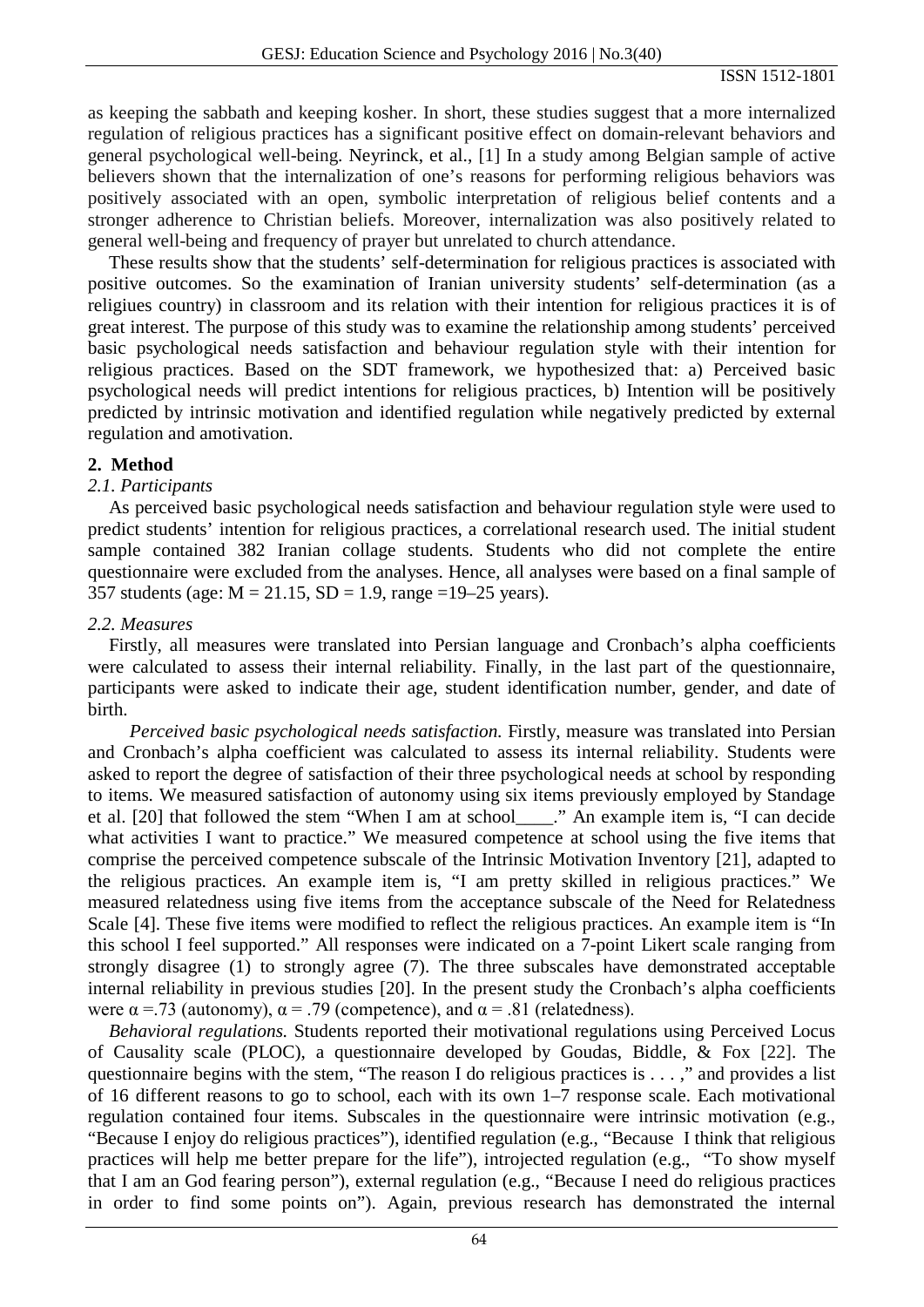ISSN 1512-1801

consistency of the five subscales [e.g.,23]. In the present study the Cronbach's alpha coefficients were  $\alpha$  = .83 (external regulation),  $\alpha$  = .82 (introjected regulation),  $\alpha$  = .85 (identified regulation),  $\alpha$ = .83 (intrinsic motivation).

*Formal religious participation* [24]**.** A single item was used to measure respondents formal religious participation. Respondents were asked about the frequency they "usually attend religious or spiritual services. Response categories included (a) more than once a week, (b) about once a week, (c) one to three times a month, (d) less than once a month, and (e) never. Respondents who reported usually attending religious services more than once a week or about once a week were coded 3: respondents who reported usually attending one to three times a month were coded 2: respondents who reported attending less than once a month were coded 1; and respondents who reported never attending religious services were coded 0 on this variable**.**

#### *2.3. Procedure*

The questionnaires were administrated in the fall. Permission for the study was obtained by the teachers and students. Authors administered the questionnaire during students' regular class periods and in their regular classrooms. The administrators used standardized instructions, and explained that the purpose of the study was "to understand students' perspectives on religioeus practices." Subjects were assured about the confidentially of their answers. Questionnaires were administrated with the absence of teacher. Only, participants who were volunteer completed questionnaires.

#### **3. Results:**

The data collected were analyzed in two parts. Firstly, descriptive statistics were computed. In addition, analysis of regression was computed followed by descriptive statistics.

#### **Findings**

Table 1 presents the correlations matrix among the five behavioral regulations and intention. As table 1 show, the positive correlation was observed between intrinsic and perceived competence and intention to persist in, high school, and negative correlation between introjected, external motivation and amotivation and intention. For verification of multiple correlation between predictor (independent) variables and dependent variable, a statistical multiple regression methods has been used in survey.

| perceived competence and intention   |                          |  |  |  |
|--------------------------------------|--------------------------|--|--|--|
|                                      | Intention for religioeus |  |  |  |
|                                      | practices                |  |  |  |
| External motivation (1)              | $-0.256$                 |  |  |  |
| Introjected regulation (2)           | $-0.536$                 |  |  |  |
| Identified regulation (3)            | $0.827***$               |  |  |  |
| Intrinsic regulation (4)             | **<br>0.791              |  |  |  |
| Psychological needs satisfaction (5) | 0.688                    |  |  |  |
| **P $\sim$ 001                       |                          |  |  |  |

**Table 1.** Correlation between intrinsic, identified, introjected, external regulations, amotivation, perceived competence and intention

:P< .001

Correlations among the four motivational regulations (Table 1) were consisted with the selfdetermination theory, that is, the motivational regulations which are nearby in the selfdetermination continuum had higher correlation in comparison with the others.

**Table 2.** Square value of coefficient of multiple correlation for predictor variables

| $0.65 \mid 0.42$<br>0.39<br>3.19 |            |       |
|----------------------------------|------------|-------|
| can<br>As<br>he.                 | in<br>seen | above |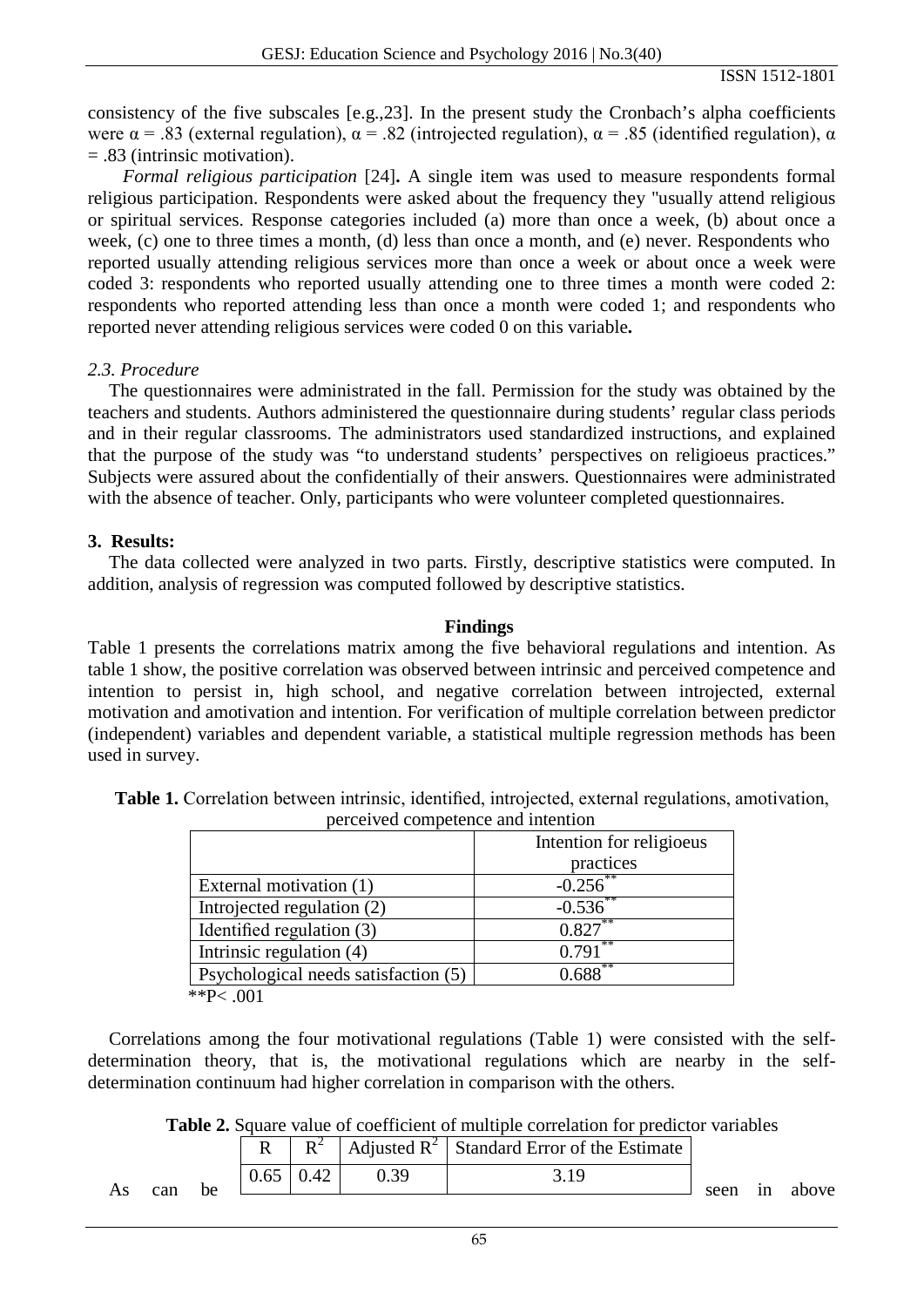table, behavioral regulations were accounting for an additional 0.39 of e variance of intention.

| <b>Table 3.</b> Sum of square analysis and results |                  |           |     |                     |     |  |  |
|----------------------------------------------------|------------------|-----------|-----|---------------------|-----|--|--|
| Source                                             | <b>SS</b>        | <b>MS</b> | df  | F                   | Sig |  |  |
| Regression   1370.655   274.131                    |                  |           | -5  | $22.154 \mid 0.000$ |     |  |  |
| Resident                                           | 1959.743   5.583 |           | 351 |                     |     |  |  |

**Table 3.** Sum of square analysis and results

The F value was significant,  $F(5, 351) = 49.101$ ,  $p < 0.000$ . It shows predictor (independent) variables can predict variance of dependent variable significantly.

**Table 4.** Coefficients of Regression Equations based on psychological needs satisfaction and behavioral regulations with intention for religious practices

|                                  | Un-standardized |            | Standardized |         |       |
|----------------------------------|-----------------|------------|--------------|---------|-------|
| Variables                        | Coefficient     |            | Coefficient  | t       | Sig   |
|                                  | ĸ               | $SE \beta$ |              |         |       |
| intrinsic regulation             | 0.214           | 0.054      | 0.437        | 4.12    | 0.000 |
| identified regulation            | 0.020           | 0.012      | 0.461        | 3.05    | 0.000 |
| introjected regulation           | $-0.243$        | 0.082      | $-0.364$     | $-2.48$ | 0.000 |
| external regulation              | $-0.312$        | 0.036      | $-0.216$     | $-3.63$ | 0.000 |
| psychological needs satisfaction | 0.303           | 0.073      | 0.429        | 3.69    | 0.000 |
| Constant                         | 13.86           | 0.62       |              |         | 0.000 |

Table-4 shows introjected regulation is negatively strongest predictor of intention to religious practice. On the other hand, identified regulation is positively strongest predictor of intention. Intrinsic regulation and Psychological needs satisfaction have positive and significant relationships with intention. External regulation is negatively weakest predictor of intention.

#### **4. Discussion**

According to SDT, students' perceptions of self-determination constitute students' internal motivational resources that support their engagement and persistence in religious prcatices. Schools play important role in helping students develop these internal motivational resources through the provision of religious prcatices which are interesting for students, relevant to their lives, and affirm their competencies. In this study, we tested the hypothesis that perceived psychological needs satisfaction and internal behavioral regulations would have positive relationship with intention to persist in religious prcatices and external behavioral regulations would have negative relationship with intention. Results supported the hypothesis. We found that when students perceived that needs for self-determination are being neglected or frustrated, and then they become vulnerable to begin formulating dropout intentions. Students' perception of classroom as autonomy supportive climate nurture critical motivational variables (i.e., self-determined motivation, perceived competence and relatedness) that predict their intentions to persist in religious prcatices. Self-regulated motivation can help predict intention to persist in religious prcatices positively, whereas external regulations did negatively. These findings are consistent with previous research [17, 18, 19,1]. Assor et al. [19] report positive relations between an internalized regulation and the performance of typical jewishorthodox practices. Neyrinck, et al., [1] In a study among Belgian sample of active believers shown that the internalization of one's reasons for performing religious behaviors was positively associated with an open, symbolic interpretation of religious belief contents and a stronger adherence to Christian beliefs.

On the basis of SDT, we reasoned that perceived psychological needs satisfy and more selfdetermined forms of behavioral regulations would predict intention to persist in religious prcatices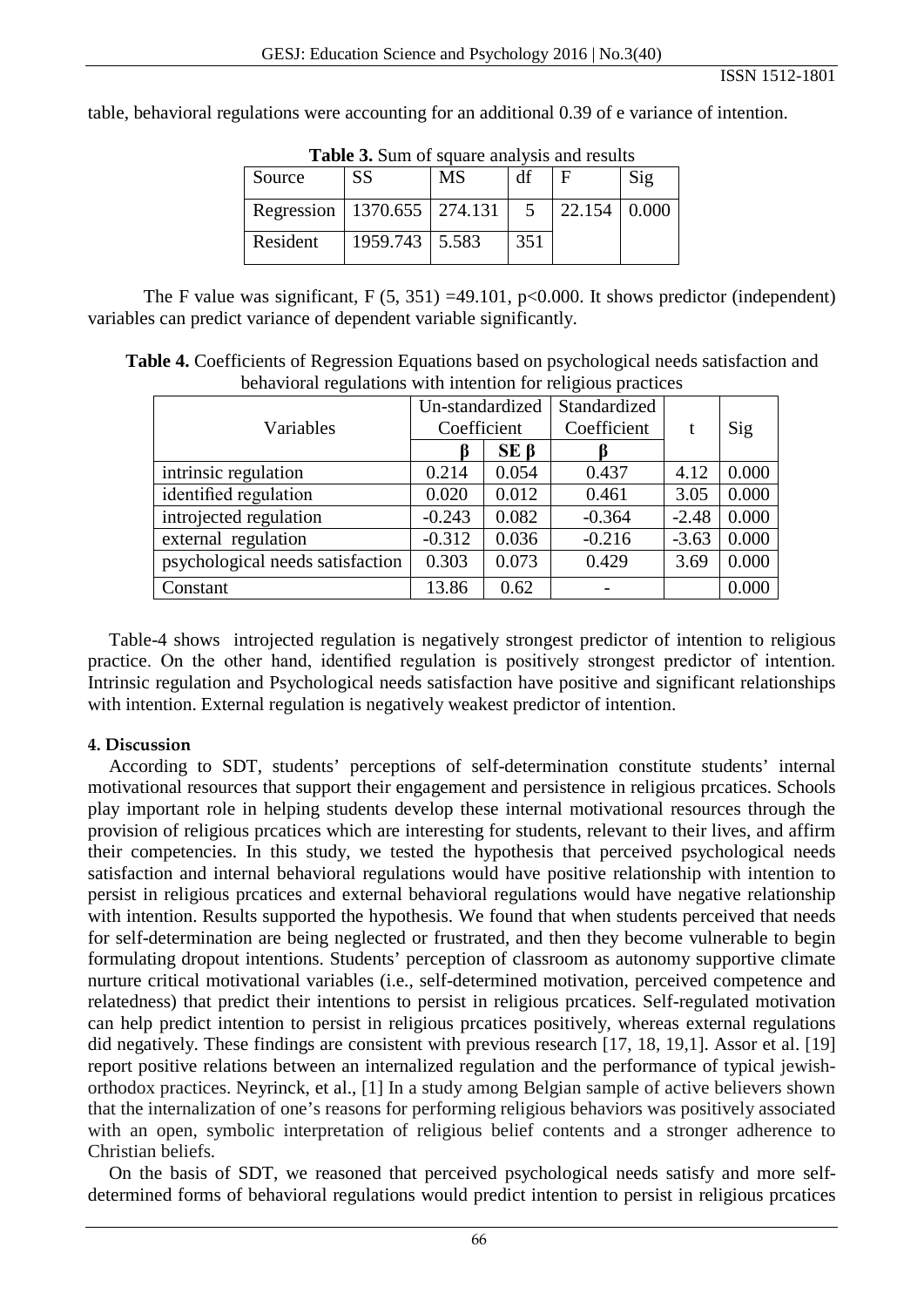positively by reducing an external perceived locus of causality for engaging in, which can satisfy their needs for self-determination and autonomy. In contrast, when students feel less selfdetermined in classroom, that is, pressured to participate in instructional activities (external and introjected regulations) or feel that instructional activities are a waste of their time (amotivation), they are more likely to adopt controlling intentions which are less likely to be translated into actual behavior.

In classroom, the onus is on the teachers to adopt appropriate motivational strategies that may satisfy psychological needs and enhance more self-determined forms of behavioral regulations. The implication here for teachers, the importance of being autonomy-supportive in order to foster more self-determined forms of behavioral regulations. According to Ryan and Deci [4], experience of autonomy facilitates internalization. On the other hand, non self-determined forms of regulations do not result in adaptive behaviors and also lead to outcomes which are not persistent over time [e.g., 25].

#### **5. Conclusion**

According to the findings, students' perception of psychological needs satisfaction and self-determinated forms of behaviour regulation are positive predictors of their intention for religious practice. This finding is important and shows that religious practice is a motivation issue. These variables for about 40% of the variance in religious practice intentions, which show substantial portion of religious practice intentions also arise from motivational resources. This findings are particularly important considering the significant role of schools and collagues in promoting motivational resources and how this can in turn increase religious practice intention. From an applied perspective, our findings insist on motivational intervention strategy to enhance persistence. When teachers provide their students with autonomy-supportive environments, they provide a classroom climate which nurtures students' perceptions of psychological needs and more selfdetermined forms of behavioral regulations that in turn increase religious practice intention. Nevertheless, these motivational resources should be encouraged to promote persistence. Teachers must find ways to support students' interests, connect lessons to students' lives, and affirm students' psychological needs. In practice, doing so means providing opportunities for choice, provide increased opportunities for student input, respect students' agendas, and empathize and acknowledge the students' concerns, feelings and questions.

*Limitations and Future Research.* The current study is not without its limitations. First, we conducted a cross-sectional research and the cross-sectional nature of research design which only allowed for a slice-intime study, but as getting perception of self-determination and psychologicasl needs takes time and formulating an intention to religious practice occur over time, it would be better use a longitudinal research design. Second, we used a single measure of intention for religous practice. That is, we did not assess students' actual rligoues behaviors. Third, we studied students' perceptions of only their teachers and collague climate and didn't study their perception of parents and friends. Hence, future research might use a longitudinal research design in dropout study, and assess students' actual dropout behaviors. Future research might study students' perceptions of parents and friends.

#### **ACKNOWLEDGEMENT**

This work was funded by the Islamic Azad University, Malayer Branch, Malayer, Iran. I would like to express my deepest appreciation to all those who provided me the possibility to complete this report.

#### **References:**

- 1. Neyrinck, B., Vansteenkiste, V., Lens, W., Duriez, B., & Hutsebaut, D. (2006). Cognitive, Affective and Behavioral Correlates of Internalization of Regulations for Religious Activities. *Motiv Emot* (2006) 30:323–334.
- 2. Hardre, P. L., & Reeve, J. (2003). A motivational model of rural students' intentions to persist in, versus drop out of, high school. *Journal of Educational Psychology*, 95, 347–356.
- 3. Deci, E. L., & Ryan, R. M. (1985a). *Intrinsic motivation and selfdetermination in human behavior*. New York: Plenum Publishing Co.
- 4. Ryan, R. M., & Deci, E. L. (2000). Self-determination theory and the facilitation of intrinsic motivation, social development, and well-being. *American Psychologist*, 55, 54–56.
- 5. Khalkhali, Vali (2012). Behavioral Regulations: What is Physical Education Role in Students' Physically Active Lifestyle? *International Online Journal of Educational Sciences*, 4(2), 265-272.